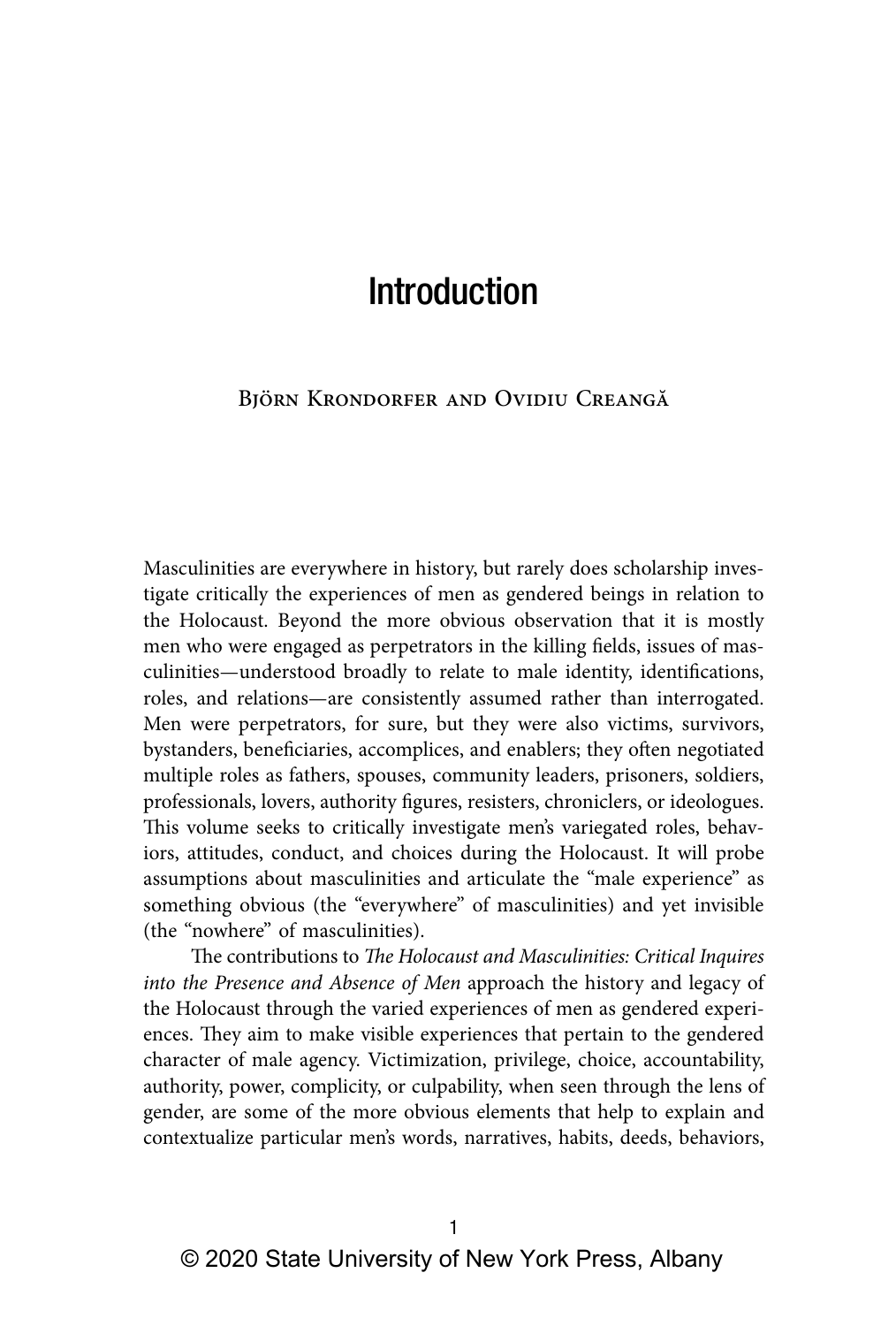and conduct under conditions of extremity. We thus seek to reveal and engage conceptual links between the fields of Holocaust studies and critical masculinity studies, and we hope that the case studies presented here can fruitfully be applied to other genocidal situations.

## Three Areas of Gender Investigations

In a 2017 forum, five historians of gender and the Holocaust discussed the current state of affairs of integrating the study of sexuality and gender into the history of Nazism and the Holocaust. Among the many important issues they raised, the panelists voiced their concerns that a gendered perspective on the Holocaust often implicitly refers to women and that masculinity still constitutes a "significant lacuna" in this field—and this despite an increased student interest on "including masculinity(ies) and men's experiences as well as more fluid and intersectional notions of identity in examinations of gender" (Forum 2017, 85, 92).<sup>1</sup> The observed scarcity of a critical men's studies inquiry regarding the history and legacy of the Holocaust might be all the more surprising when we consider briefly three areas of scholarship: first, research on women and the Holocaust; second, research on perpetrators of the Holocaust; and third, research on Jewish pre- and post-Holocaust masculinities.

First, regarding the scholarship on women and the Holocaust, after an embattled and difficult start in the mid-1980s and pioneered by scholars like Joan Ringelheim (on the Holocaust) and Claudia Koonz (on Nazism), it has grown exponentially over the last twenty-five years. It now includes the groundbreaking works by Dalia Ofer, Lenore Weitzman, Marion Kaplan, Atina Grossmann, Lilian Kremer, Zoë Waxman, Carol Rittner, Rochelle Saidel, Elisabeth Baer, Myrna Goldenberg, and Marlene Heinemann, to name but a few.<sup>2</sup> Despite the fact that book or chapter titles often reference "gender and the Holocaust," and despite the fact that gender historians understand, in principle, that gender necessitates the inclusion of the male gender, in almost all cases the focus in these works remains on women, with only a "perfunctory" and "limited" investigation of masculinity, as Maddy Carey argues in her recent book (2017, 5). As a result, the rich and productive research trajectory that prioritized women produced few studies of masculinity during the Holocaust.

This is understandable. Having to battle against an overwhelmingly male-dominated field and a scholarship that largely overlooked women's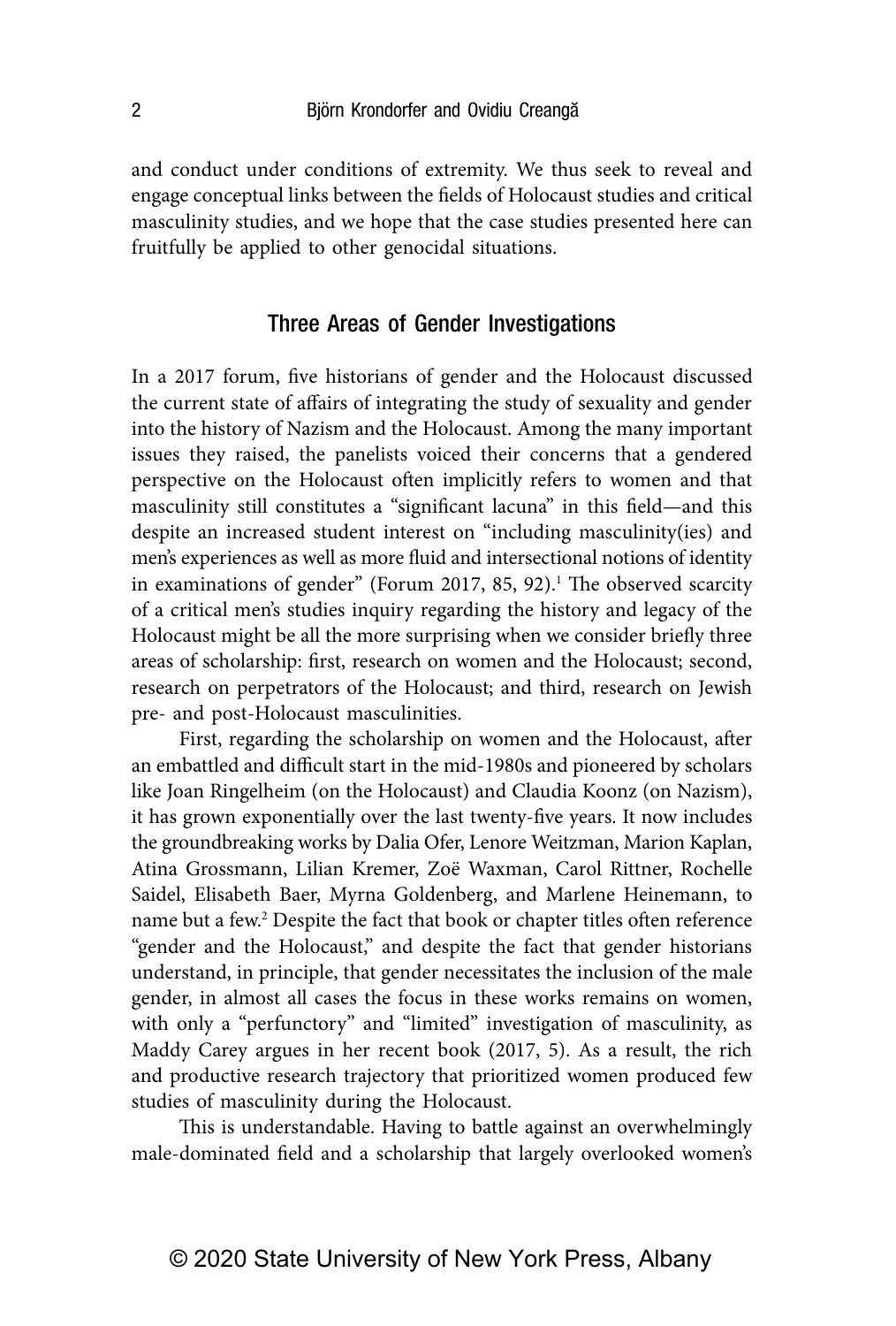experiences, feminist historians needed to keep their focus on women, not men. Questions of men and masculinities were often dealt with under the rubric of power and privilege, which, of course, fittingly described Holocaust perpetrators as well as gender relations in Nazi Germany and beyond (as it also alerted the academic community to the disciplinary blindness regarding gender among male historians). As Jane Caplan points out, there is a "troubling relationship between power and masculinity, between absolute power and hypermasculinity" (2012, 86). Yet, the equation of Nazi masculinity and power cannot be projected onto all men (German or not). The study of the masculinities of Jews and other persecuted groups challenges the union of power/privilege with masculinity writ large. Furthermore, the linkage between masculinity and power that Caplan speaks about is in need of continued investigations within a broad geographical spectrum of social, institutional, and political practices. Recently, this research has been augmented with the theoretical insights of intersectionality and the analysis of asymmetrical power relations. Those tools allow scholars to understand gender relations within a web of overlapping and mutually reinforcing constituents (such as race, class, age, and disability); they also make visible other power relations, such as ordinary German women's power over East European laborers (Usborne 2017), LGBT and "queer interactions," or the (limited) range of agency of men in "subordinate or marginal" positions.<sup>3</sup> Such intersections are now essential to the study of Nazi masculinity and its assumed power.

Second, there is abundant scholarship on male perpetrators of the Holocaust, though the degree to which it proceeds with a critical and deliberate lens on masculinity studies varies widely. Klaus Theweleit's *Male Fantasies* (1989) and George Mosse's *The Image of Man* (1996) were pathbreaking in their time, but they focused less on the Holocaust and more on the interwar period with respect to national and *völkisch* ideologies, male eros, male bonding, and male respectability. Stephen Haynes asked in his article, "Ordinary Masculinity: Gender Analysis and Holocaust Scholarship," why the study of masculinity achieved so little "scholarly recognition in the interdiscipline of Holocaust studies" (2015, 167); he then proceeded with a select analysis of German male perpetrators. Lisa Pine (2017) traces the attributes of masculinity instilled by the Nazis in the *Wehrmacht* and the disciplinary mechanisms by which these behaviors were carefully enforced among combatants. The English translation of Thomas Kühne's work on World War II comradeship of German soldiers (2017) sheds important light on the emotional power of male bonding

# © 2020 State University of New York Press, Albany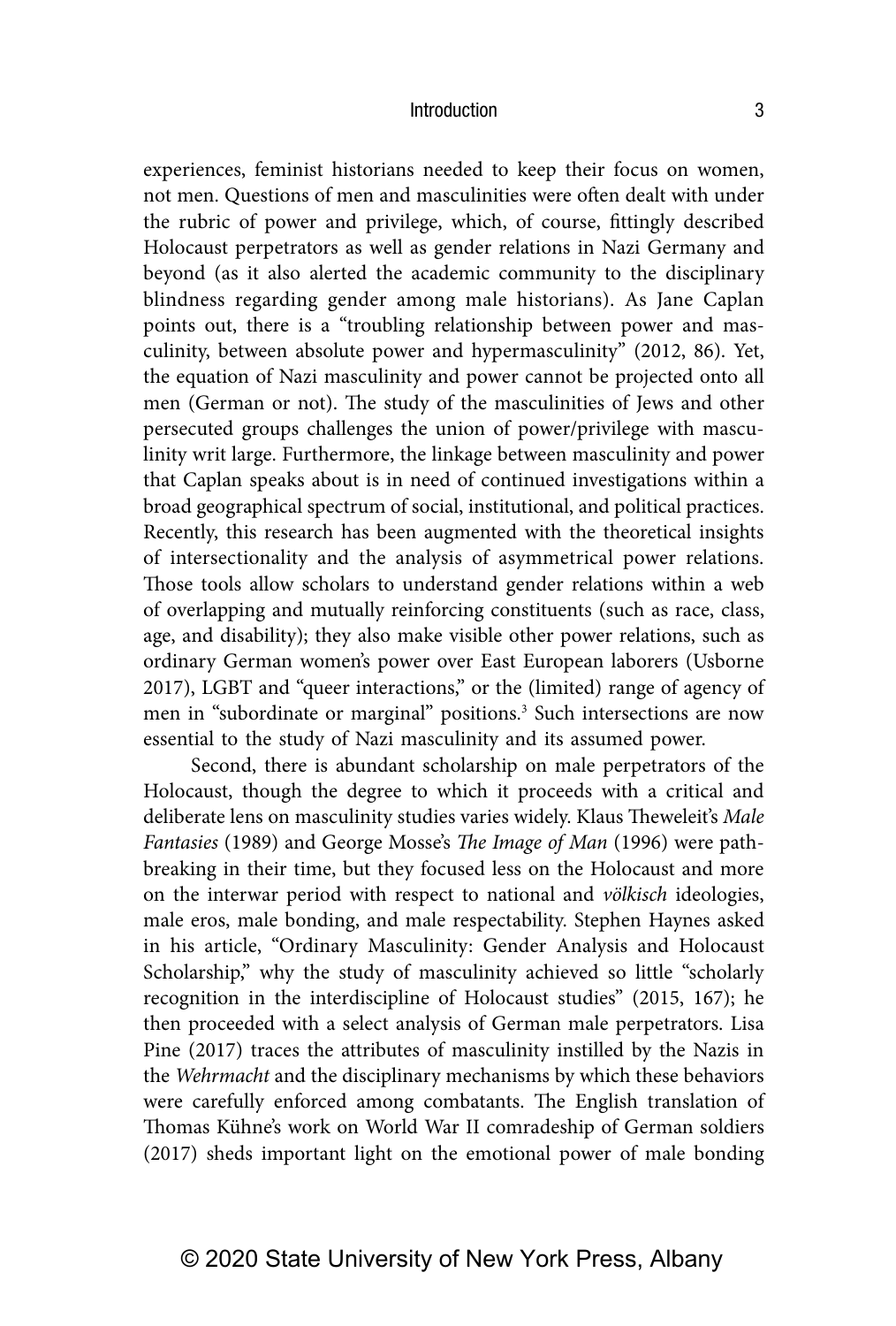as an enabling factor in genocide. The linkage between masculinity and homosocial/homosexual bonding has also been applied to analyze Nazi paramilitary units such as the Stormtroopers (Wackerfuss 2015). These bonds may have constituted a kind of *Ersatzfamilie* (substitute family), as the title of Wackerfuss's book *Stormtrooper Families* implies. With the renewed focus on family history in Holocaust studies (both with regard to victims and perpetrators),<sup>4</sup> it is possible to reveal gender relations on the micro-level of everyday life, but this approach can also obfuscate issues of hegemonic masculinity, such as studies on fatherhood among the Nazi elites (Carney 2018).

The range of what it means to be a perpetrator has widened over time by looking beyond criminal culpability to various levels of complicity. The term "enablers," for example, is being evoked with more frequency, bringing into view (male) occupations—such as clergymen—that traditionally do not fall into the category of active perpetrators (or neutral bystander, for that matter).<sup>5</sup> Furthermore, feminist scholars have begun to pay attention to female perpetrators (Mailänder 2015; Lower 2013; Bock 2005; Harvey 2003; Schwarz 1997); and research is conducted on the impact of Nazism, fascism, and genocidal culpability on German men in the decades following the war and on changing conceptions of masculinity in postwar Germany (though the degree of integrating masculinity theory differs in these works; see, e.g., Linke 1999; Jerome 2001; Herzog 2005; Kellenbach 2013). In sum, research on perpetrator history continues to benefit from a sustained application of gender theory.

Third, when looking at scholarship on Jewish masculinities, we would assume that the topic of the Holocaust plays a significant role. Strikingly, though, it is absent or severely understudied in the relevant literature (e.g., Nur 2014; Schüler-Springorum 2014; Hakak 2012, 2016; Brod and Zevit 2010; Boyarin 1997; Peskowitz and Levitt 1997; Breines 1990). In these books, a similar pattern can be observed: Jewish masculinities are traced through the centuries, all the way up to the *maskilim*, Jewish Enlightenment, the *Wissenschaft des Judentums*, Nordaus's turn-of the century *Muskeljudentum*, World War I, early Zionist ideals, and the pre-Holocaust antisemitic race and medical sciences targeting the Jewish body.6 Yet, the years of the Holocaust are skipped. Studies take up again the thread of Jewish masculinities as they developed in fresh ways after 1945 in places like Israel, Europe, and America, or in film and popular culture. Jewish masculinities during the Holocaust, however, remain largely uninterrogated, and the term "Holocaust" is often missing in the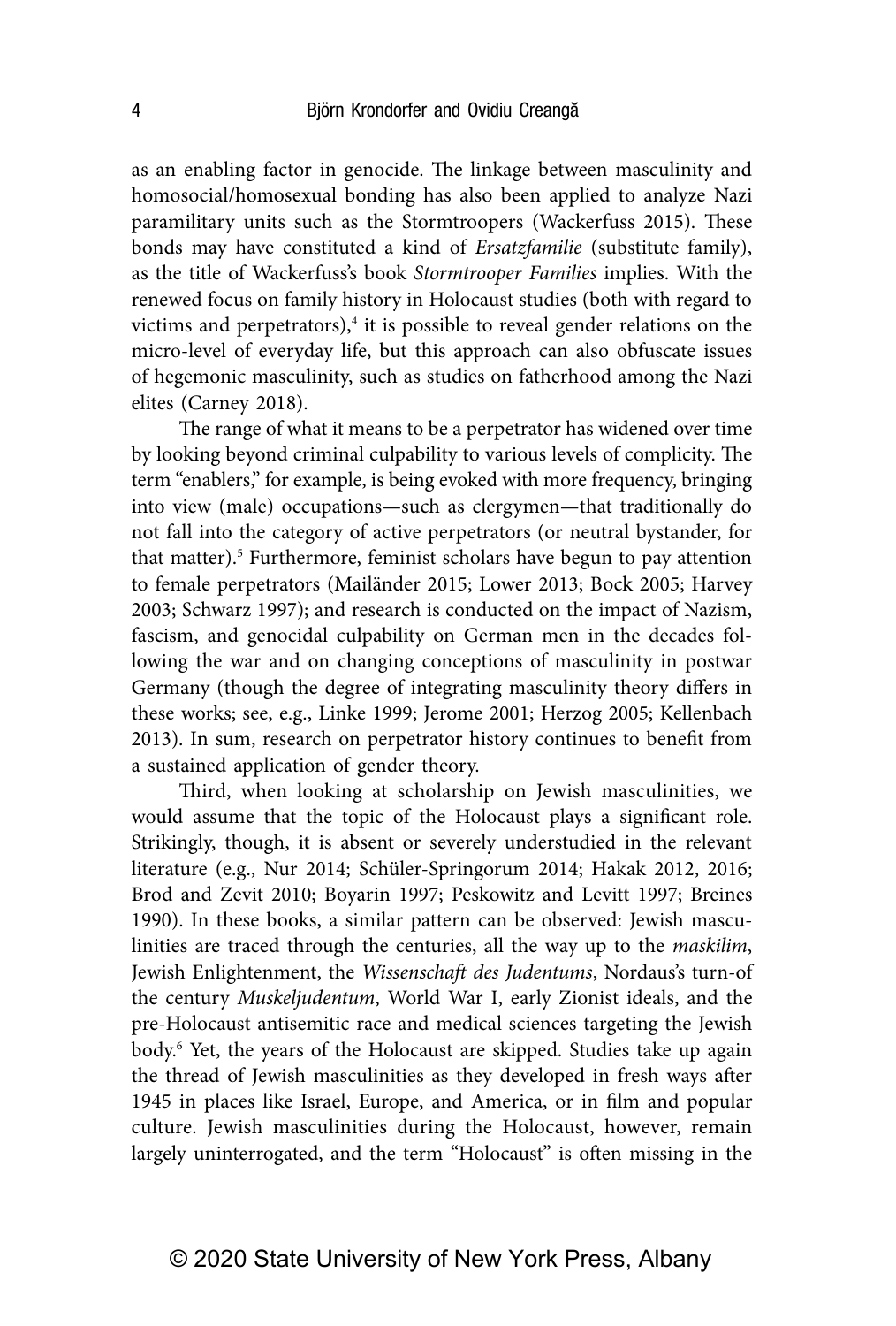index of these works. Even the important volume *Jewish Masculinities: German Jews, Gender, and History* (Baader, Gillerman, and Lerner 2012) fails to tackle the Holocaust period. Instead, this volume, as it progresses chronologically, jumps from the "Jewish strongman" Sigmund Breitbart in the 1920s in Poland to its last chapter on German Jewish masculinities among postwar refugees.

Similarly, books on the Jewish body, which include reflections on the Jewish male body, by and large skip the Holocaust (e.g., Gilman 1991; Biale 1992). Biale's book, which follows a chronological order, repeats the familiar pattern mentioned earlier: the second to last chapter addresses "Zionism as an Erotic Revolution" followed by the concluding chapter on American Jewish culture. The Holocaust period is absent. Jay Geller's *The Other Jewish Question* (2011) also ends just before the Holocaust. Geller traces anti-Jewish tropes of European discourse on the Jews and, in response, the Jewish counterdiscourses in the period between Rahel Levin Varnhagen's birth in 1771 and Walter Benjamin's death in 1940, exploring how fictitious discourses on Jews entangled them in the impossibility of freeing themselves from such misrepresentation. Geller's book concludes with Benjamin's suicide, just at the moment when antisemitic ideology reached its pinnacle of genocidal destructiveness during the Holocaust. Maddy Carey's *Jewish Masculinity in the Holocaust: Between Destruction and Construction* (2017) addresses this lacuna head on. Following an excellent theoretical survey on how masculinity theories can be applied to understanding the experiences of Jewish men in the Holocaust, Carey focuses her study on two periods: the collapse of civil life for Jews in Nazi occupied countries (deconstruction) and their subsequent ghettoization (enclosure).7 Her careful research comes to the counterintuitive conclusion that Jewish men went through a devastating crisis of their masculine identity in the early years but recovered their masculine identities in the enclosure period—in the ghettos—despite the objectively harsher and deadlier environment.

Given these three areas, it is evident that more work needs to be done at the interstices of Holocaust studies and critical masculinity studies.<sup>8</sup> Such work must accomplish more than merely mentioning a man, or men, as the topic of study. To do so without investigating masculinity would reinforce a normative presence that, at times, actually renders men—and the power structures in which they are embedded—invisible. As coeditors of this volume, we received a number of contributions that fell into this category: men were the topic of research (e.g., letters written by German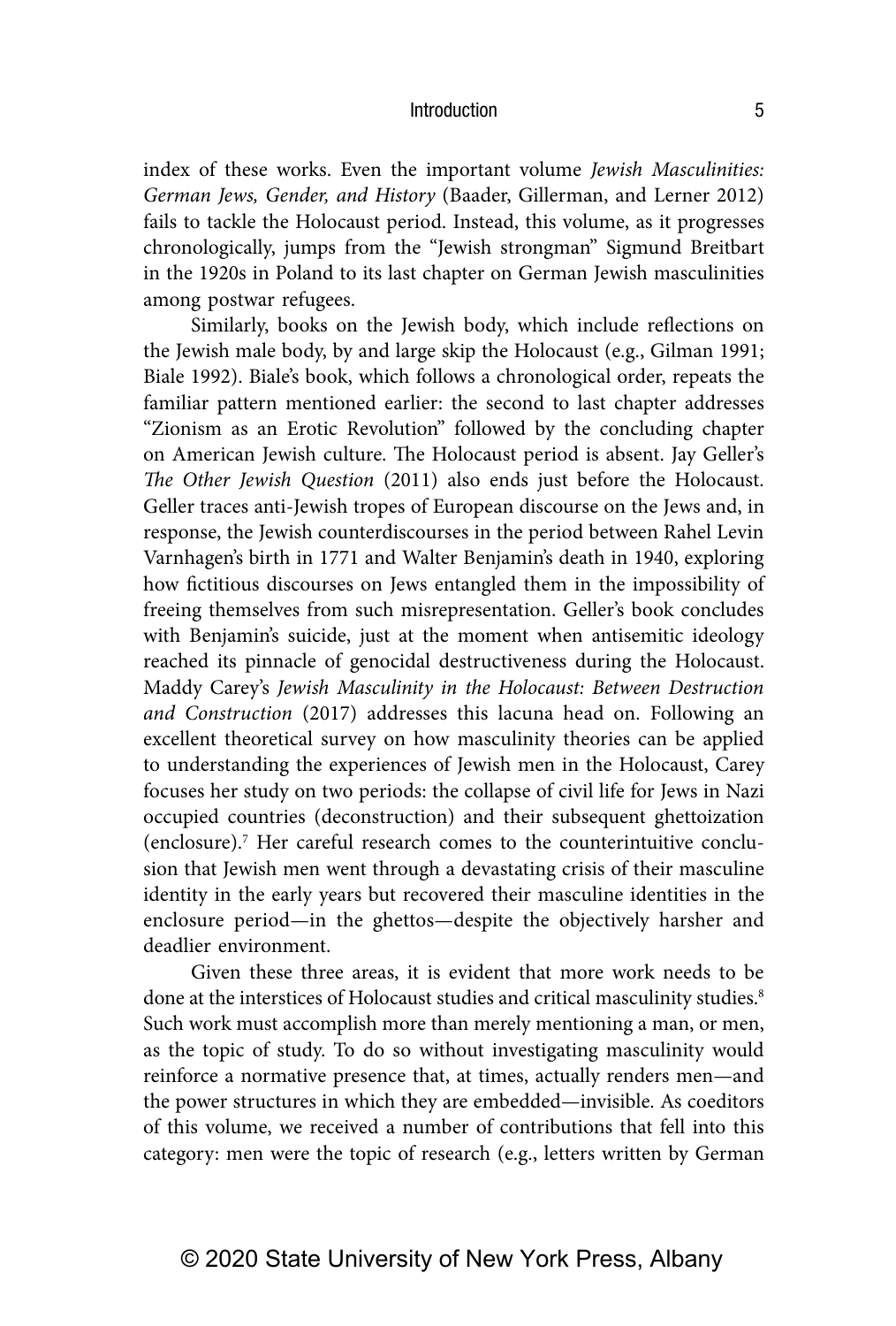soldiers from the front), but no attempt was made to think conceptually or theoretically of what the materials actually tell about masculinities. Would they shed light, for example, on the dynamics of male bonding, on patterns of male-male conduct, on narrative erasures, on instances of emasculation, on conflicting "masculine" expectations, or on power relations? When we asked those levels of analysis to be added, several authors withdrew their chapters.

Rather than treating maleness as a "powerful normalizer," to paraphrase Doris Bergen (Forum 2017, 80), a critical approach tries to reveal—rather than "re-veil"—the many ways male agency operates and functions under extreme conditions.

## What to Expect from This Book

The articulations of masculinity explored in this volume are those of Jewish victims of National Socialism, Nazi soldiers, Catholic priests enlisted in the *Wehrmacht*, Jewish doctors in the ghettos, men from the *Sonderkommando* in Auschwitz, and *Muselmänner* in the camps. Also included in the present study on masculinities are men in the postwar context: German Protestant theologians, Jewish refugees, representations and self-presentations of non-Jewish Austrian men, and Jewish masculinities in the United States. By necessity, this volume is more exemplary than comprehensive. It signals pathways that we deem helpful for continued research in this area.

The volume follows roughly a chronological trajectory, interweaving variegated experiences of men during and after the Holocaust, taking us from the narrow confines of the camps and ghettos (part 1, Genocide) to the wider perspectives of new postwar realities, where conceptions of masculinities were shaped by those years of genocidal madness (part 2, Aftermath). The geography of these gendered expressions and interactions includes death and labor camps, ghettos, and the killing fields, but also Allied internment centers for Jews emigrating from Germany, settlements (*kibbutzim*) in Palestine/Israel, and *Burschenschaften* in Austria. The constructs of male gender are gleaned from a variety of sources: textual documents (such as archival materials and memoirs), oral testimonies and interviews, and visual documentation.

The volume opens with Krondorfer's chapter, in which he builds a case for why attention must be paid to the experiences of men as "gendered"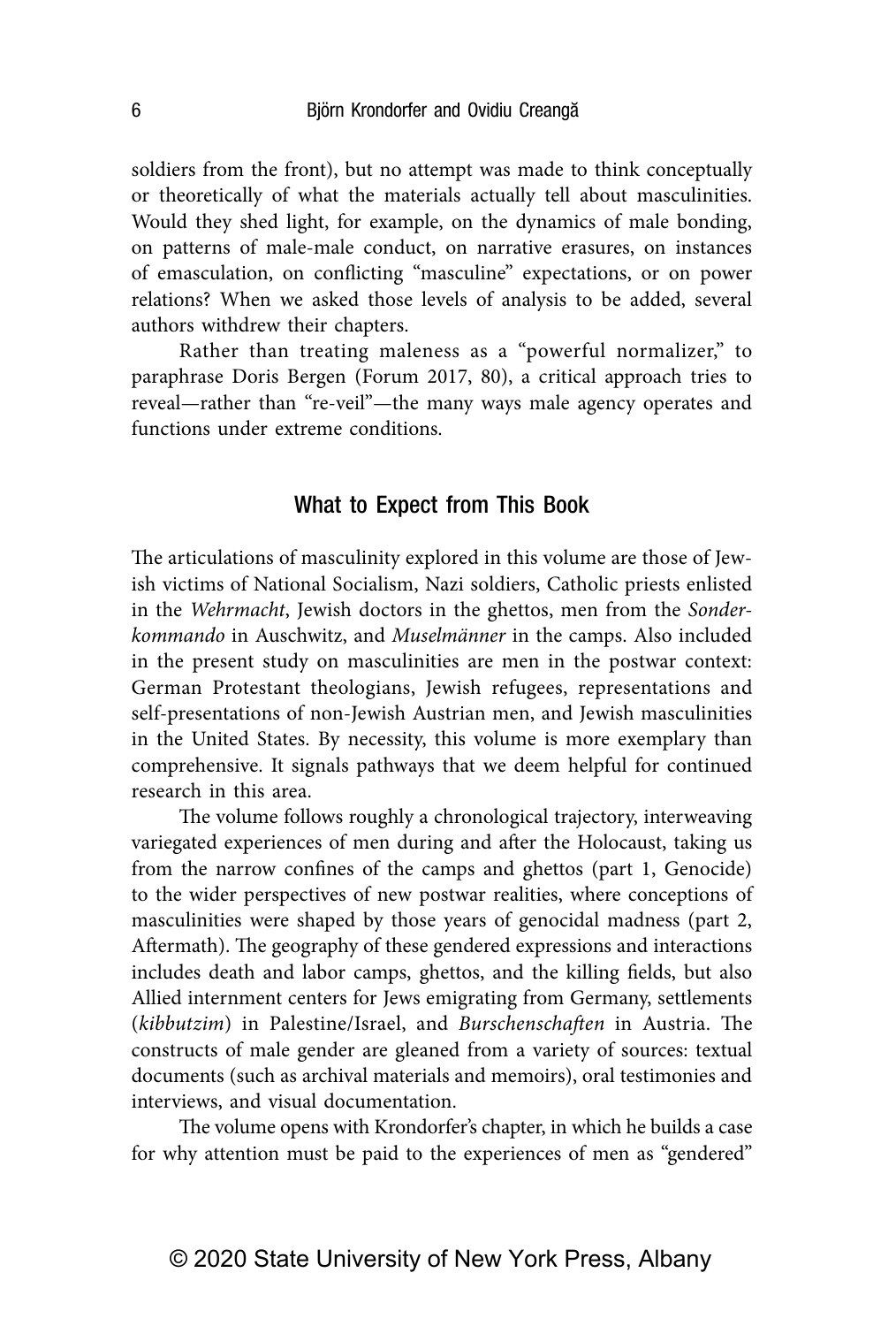experiences with regard to the Holocaust, and how to proceed critically when gender norms render men *as* men invisible. After illustrating the accomplishments of earlier scholarship with the help of select case studies, his chapter introduces two mechanisms of analysis: the concepts of "non-absence" as a way to deconstruct forms of hegemonic masculinity of perpetrators, and of "double non-absence" as a way to approach the subordinate and marginal masculinities of Jewish men in the Holocaust.

Robert Sommer's chapter on masculinity, sexuality, and death in the Nazi camps provides a gendered reading of the sexual encounters taking place between prisoners entrapped in a world of death and despair. Though the denial of the right to sexual activity was part of the individual's destruction in the camps, available documentation also shows that prisoners resisted their dehumanization and emasculation in this way. They actually engaged in sex, even if mostly through "situational homosexual sex" and occasionally "situational heterosexuality." Sexual activity in the camps was instrumentalized and economized, but on a rare occasion mutual love complemented sexual relations among prisoners. Sommer's focus on the gendered experiences and implications of male sexuality includes the camp brothels.

Lisa Pine's chapter on male Holocaust victims in Auschwitz tackles the ways in which male gender norms and expectations (as well as deviations from such norms) colored the behavior and emotions of Auschwitz prisoners, including those of the *Sonderkommando*. While some of the features she identifies as "male" are found also among women survivors, Pine argues that Jewish camp inmates faced challenges particular to their male identities to which they responded with a desire to remain strong (or at least project strength), to seek survival at all cost, and to suppress feelings of fear, sadness, and abandonment. Though their narratives comport to traditional gender norms by routinely stressing the work these men had to do in order to survive while downplaying companionship outside of familial ties, anguish over the fading of their masculinity observed in the deterioration of their body and mind is also present in their recollections.

Monika Rice analyzes self-writings by Jewish doctors in ghettos that reveal aspects of male gender identities. Drawing insights from the field of autobiography studies, she illustrates differences between men's and women's writings. Male doctors, for example, tended to emphasize an autonomous individual who strives to overcome difficulties, while female doctors were more concerned with forming relationships with their patients.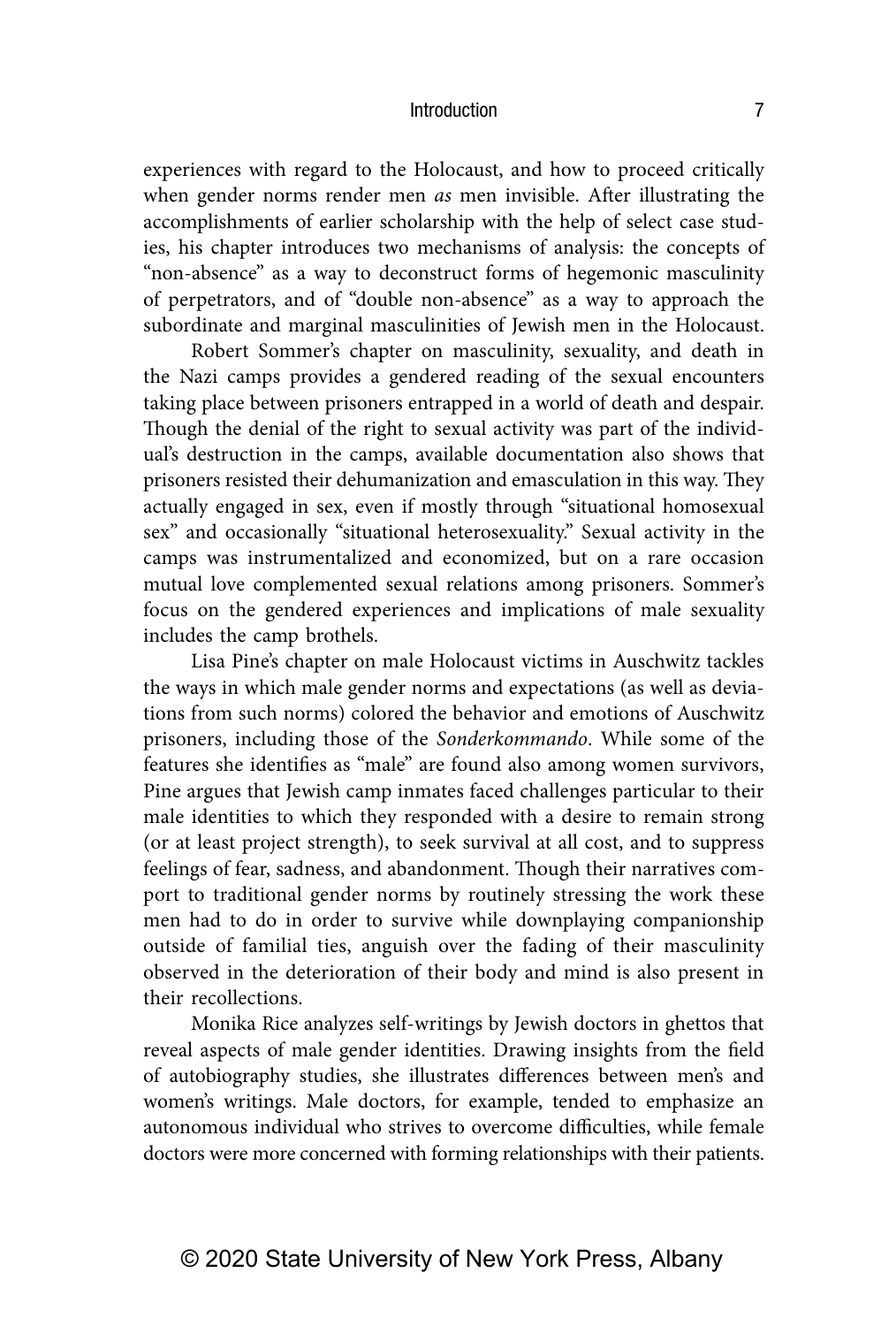For all discernible differences, Rice is aware that written testimonies and memories are, like gender, fluid and, at times, can undercut established literary markers of gender identity.

Michael Becker and Dennis Bock's chapter on *Muselmänner* shows that gendering is part of the prisoners' internal camp society. Inmates in Nazi concentration camps—even as they themselves underwent a process of emasculation at the hands of their captors—established the parameters of their restrictive environment with the help of the most vulnerable: the *Muselmänner*. They came to represent all that the rest of the male prisoners resented for fear of becoming—physically and mentally too weak to wish to survive—and hence to maintain a trace of manliness. If the *Muselmann* was perceived as the most unmanly of men, the camp functionaries occupied the other end of the gender hierarchy within the camp: as privileged prisoners they embodied a subform of hegemonic masculinity among the prisoners. Becker and Bock argue that the role of *Muselmänner* contributed to the maintenance of the social and economic gender hierarchy within the camp.

Shifting to Nazi perpetrators, Edward Westermann delves into the little-studied relationship between masculinity, alcohol, and violence during the Holocaust. He shows how the Nazi glorification of martial masculinity was tied to alcohol consumption, and how alcohol played an important role not only in cementing intricate homosocial relations among perpetrators but also in lubricating the Nazis' genocidal machinery. Alcohol made those men feel invincible; it also caused actions that contravened Nazi ideology, such as having sex with or sexually assaulting non-Aryan women, particularly during operations in the East. Underneath the façade of camaraderie, alcohol (ab)use also indicates that these men needed alcohol to enhance their sense of a militarized masculine identity and to assist in their performance of an "ideal" Nazi soldier.

Lauren Faulkner Rossi addresses another form of German masculinity, namely, that of German Catholic seminarians in the *Wehrmacht* (German army). She argues that the priests' masculinity, in conjunction with their Catholic faith and German nationalism, explains their presence in the armed forces. Fear of being shamed and dishonored was likely a factor in the overwhelming acceptance of going to war. Other factors had to do with their strong conviction that, as soldiers, they could defeat the "satanic forces" of Bolshevism. Rossi argues that Catholic seminarians in uniform were not simply mouthpieces of Nazi propaganda; because they harvested the benefits of Nazi ideology, which invested Aryan men with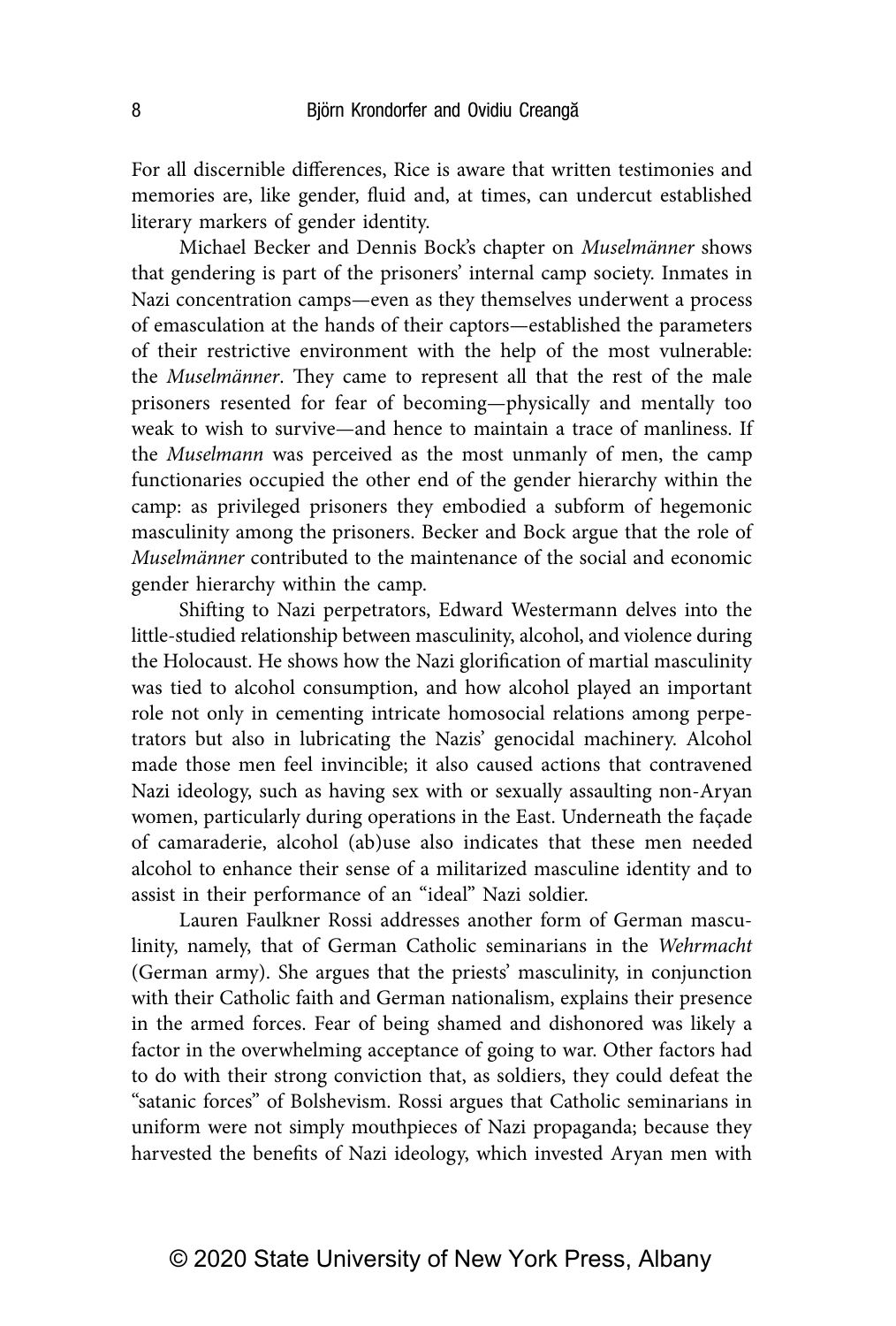the creation of a new history, their sense of masculine identity became complicit in the hegemonic and criminal ideals of their time.

German Protestant theologians are the subjects of Benedikt Brunner's chapter, which opens part 2. He samples postwar autobiographies written by Protestant theologians that were published between 1959 and 1977. Far from being innocent recollections of the past, these autobiographies are shaped by the war and its aftermath while also mirroring fundamental changes that occurred in postwar Germany. Examining the language with which these theologians described the troubled relationships between church and state during the Nazi regime, Brunner observes a decidedly martial vocabulary that harks back to the militaristic attitude prevalent among Protestant churches and theologians in the 1930s. Traditional gender roles remained intact in their postwar autobiographies, with men positioned at the helm of history and women appearing in supportive roles.

How representations of masculinity intersect with national identity is the question that Carson Phillips pursues in his chapter on post-Holocaust Austrian masculinities. The nation's mythologized retelling of Austria as "the first victim of Nazism" (despite Austria's widespread welcome of the 1938 *Anschluss* with Germany) shaped some of the emerging post-1945 ideals of masculinity. Phillips focuses on five versions of masculinity and their loci of expression: the "cultured gentleman," the subcultural strand of male student fraternities (*Burschenschaften*), the new ideal of social inclusiveness represented by Austria's soccer players; and a novel masculinity emerging in the late 1980s and 1990s in the form of introspective memory workers. The latter were young men choosing to do their service years not in the military but to assist Holocaust survivors and become active Holocaust educators.

With Patrick Farges's contribution, the volume returns to Jewish masculinities in the form of German Jewish refugees in Canada and Palestine/Israel after 1933. With the rise of Nazism, waves of Jews were forced to migrate from Germany and its immediate neighbors, scattering around the world where they became known as *Yekkes* (German-speaking Jews). These refugee men had to negotiate new and challenging social and economic circumstances, which affected their perceptions of male identity and male gender norms. Farges shows how in two different national settings, Canada and Israel, the gender expectations of these German Jewish men were deeply upset, inhibiting the ways in which these middle-class, educated men (*Bildungsbürger*) performed their masculinity. In Canada, they felt marginalized, partly because they were unable to recreate a safe space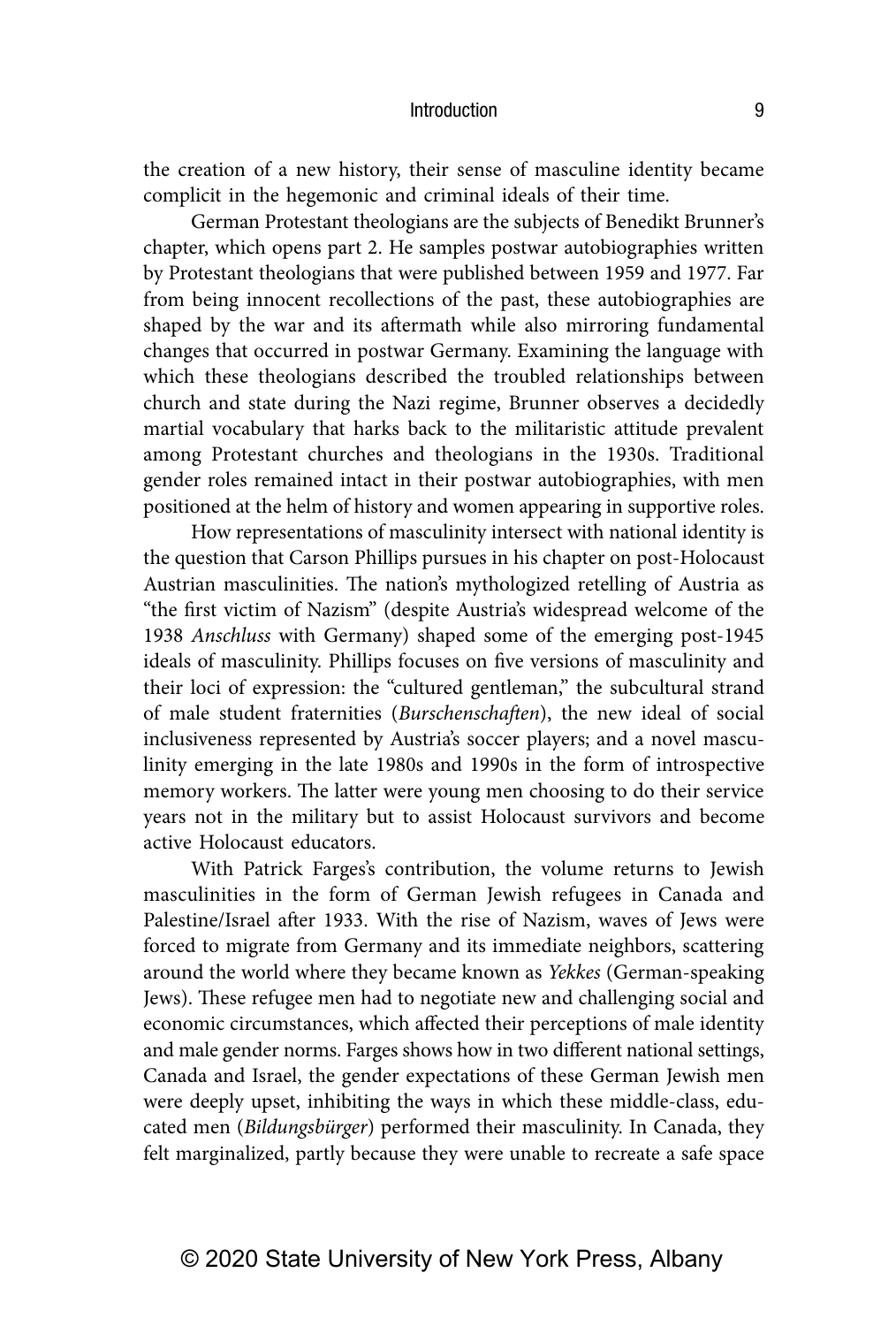of "little Jewish Germanies"; in Israel, they encountered the new Zionist ideal of a disciplined, agile, and muscular masculinity, which many of the urban German-Jewish *Bildungsbürger* were unwilling or unable to accept.

Sarah Imhoff's chapter on redemptive masculinity looks at how images of Jewish men were absorbed by the American public between the end of the Holocaust and the Six-Day War in 1967. What started with the perception of "a tragic Jewish masculinity" (the image of Jewish men emaciated by hunger, dressed in rags, and huddled together in an undifferentiated mass), flipped to its opposite twenty-two years later during the Six-Day War. Jewish men were now seen as strong, confident, armed, and ready to defend the land of Israel. Imhoff excavates the literary articulations that brought about this transformation. "Redemptive masculinity," she argues, explains why the post-1967 image of strong Jewish men resonated so powerfully in America, because it reflected America's own story of overcoming adversity through hard work, sacrifice, courage, and optimism.

The volume concludes with Thomas Kühne's epilogue, in which he deepens the conceptual and theoretical framing that a critical masculinity studies approach offers to our understanding of the Holocaust. Emphasizing the notion of gender as a relational category of power, he affirms the importance of investigating the "unmarked" maleness within gender dynamics and recommends utilizing sociological and poststructural thinking about masculinity. He illustrates the advantages of such an inclusive approach with regard to German soldiers and perpetrators as well as Jewish victims of the Holocaust. Subsequently, he discusses the contested and changing nature of masculine norms and ideals.

Developing cogent frameworks for inserting critical masculinity approaches into the study of the Holocaust and its aftermath is crucial if we want to go deeper into the mechanisms of genocide (e.g., Pergher and Roseman 2013) and men's resilience when faced with extreme conditions. The present volume moves us forward in this direction.

## **Notes**

 1. The forum was held at the 2016 German Studies Association, and proceedings were subsequently published in *German History* (Forum 2017). The panelists were Anna Hájková, Elissa Mailänder, Doris Bergen, Atina Grossman, and Patrick Farges (the latter also represented in this volume).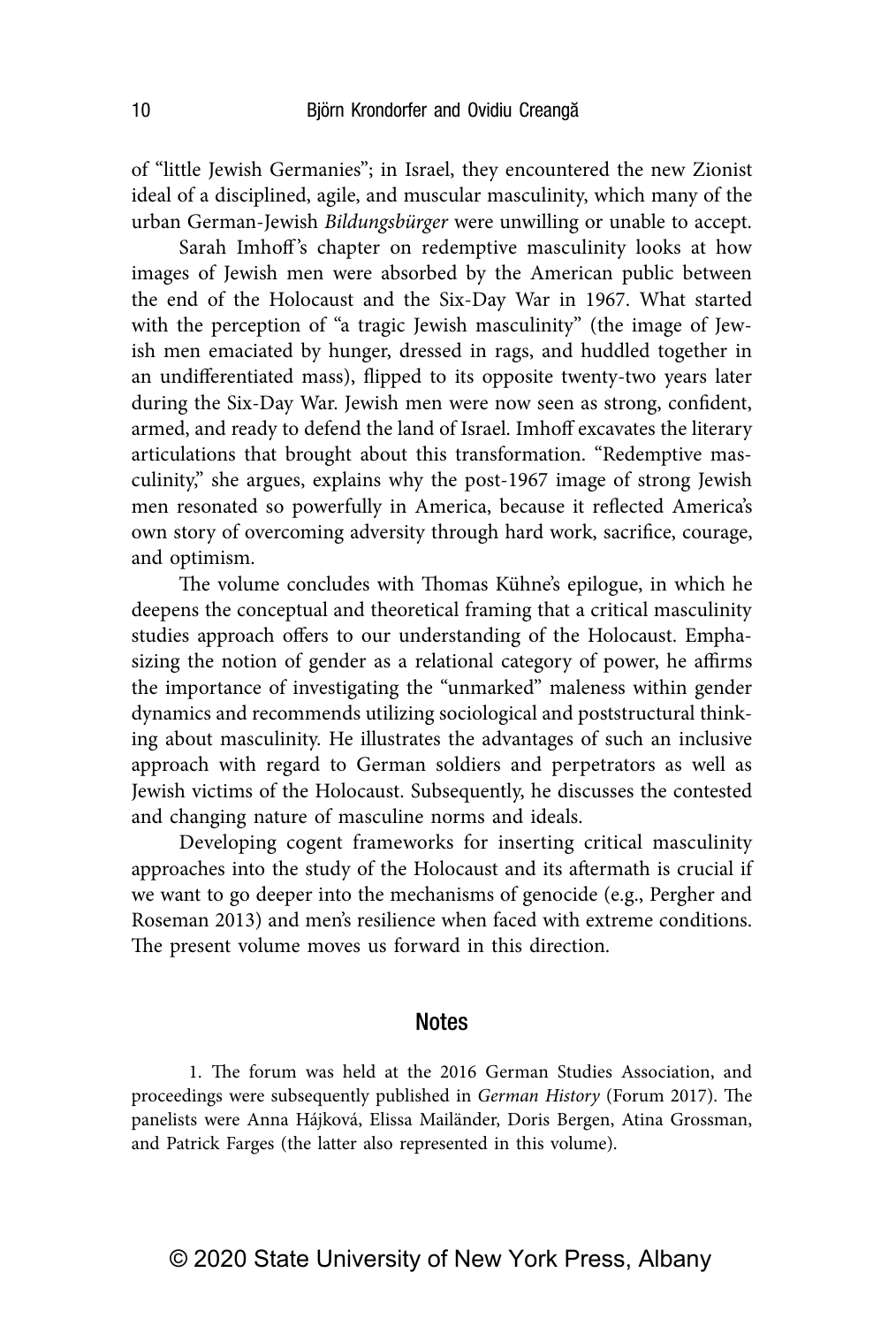2. Ringelheim (1990); Koonz (1987); Bridenthal, Grossmann, and Kaplan (1984); Heinemann (1986); Ofer and Weitzman (1998); Kremer (1999); Baer and Goldenberg (2003); Hedgepeth and Saidel (2010); Rittner and Roth (2012); Waxman (2017).

 3. These points were raised by Mailänder and Farges (Forum 2017, 97, 92, 82).

 4. For example, Gilbert (2017); for an article that registers gendered communication patterns in family archives, see Saraga (2014).

 5. Doris Bergen, for example, frequently uses the term "enablers" to describe clergy, military chaplains, German Christians, and other religious groups connected to Nazism and the Holocaust. The "enablers," she writes, "invoke and perform gender to navigate extreme circumstances, justify and cover up violence, and shift blame" (Forum 2017, 80). See also her 2018 public presentation, "Neighbors, Killers, Enablers, Witnesses: The Many Roles of Mennonites in the Holocaust" (https:// anabaptisthistorians.org/2018/03/17/mennonites-and-the-holocaust- neighborskillers-enablers-witnesses), accessed August 14, 2018. In her earlier work on the German Christian Movement (1996) and her textbook *War and Genocide* (2013), Bergen uses the term "enablers" rather sparingly. On the complicity of male clergy, see also Rossi's and Brunner's contributions to this volume.

 6. On Jewish masculinity in Germany, see Zwicker (2011, esp. chapter 5) and Swartout (2003), who researched Jewish men in dueling fraternities, and Caplan's work (2003) on Jews in the German military from Imperial Germany to the First World War.

7. Her study deliberately does not include the concentration camps.

 8. When this volume was completed and under review by State University of New York Press, the journal *Central European History* came out with a special issue on masculinity and the Third Reich (Kühne 2018); it can be consulted as an additional resource on the themes addressed in our volume.

## References

- Baader, Benjamin Maria, Sharon Gillerman, and Paul Lerner, eds. 2012. *Jewish Masculinities: German Jews, Gender, and History*. Bloomington: Indiana University Press.
- Baer, Elisabeth, and Myrna Goldenberg, eds. 2003. *Experience and Expression: Women, the Nazis and the Holocaust*. Detroit: Wayne State University Press.
- Bergen, Doris. 1996. *Twisted Cross: The German Christian Movement in the Third Reich*. Chapel Hill: University of North Carolina Press.

———. 2013. *War and Genocide: A Concise History of the Holocaust*. Lanham: Rowman & Littlefield.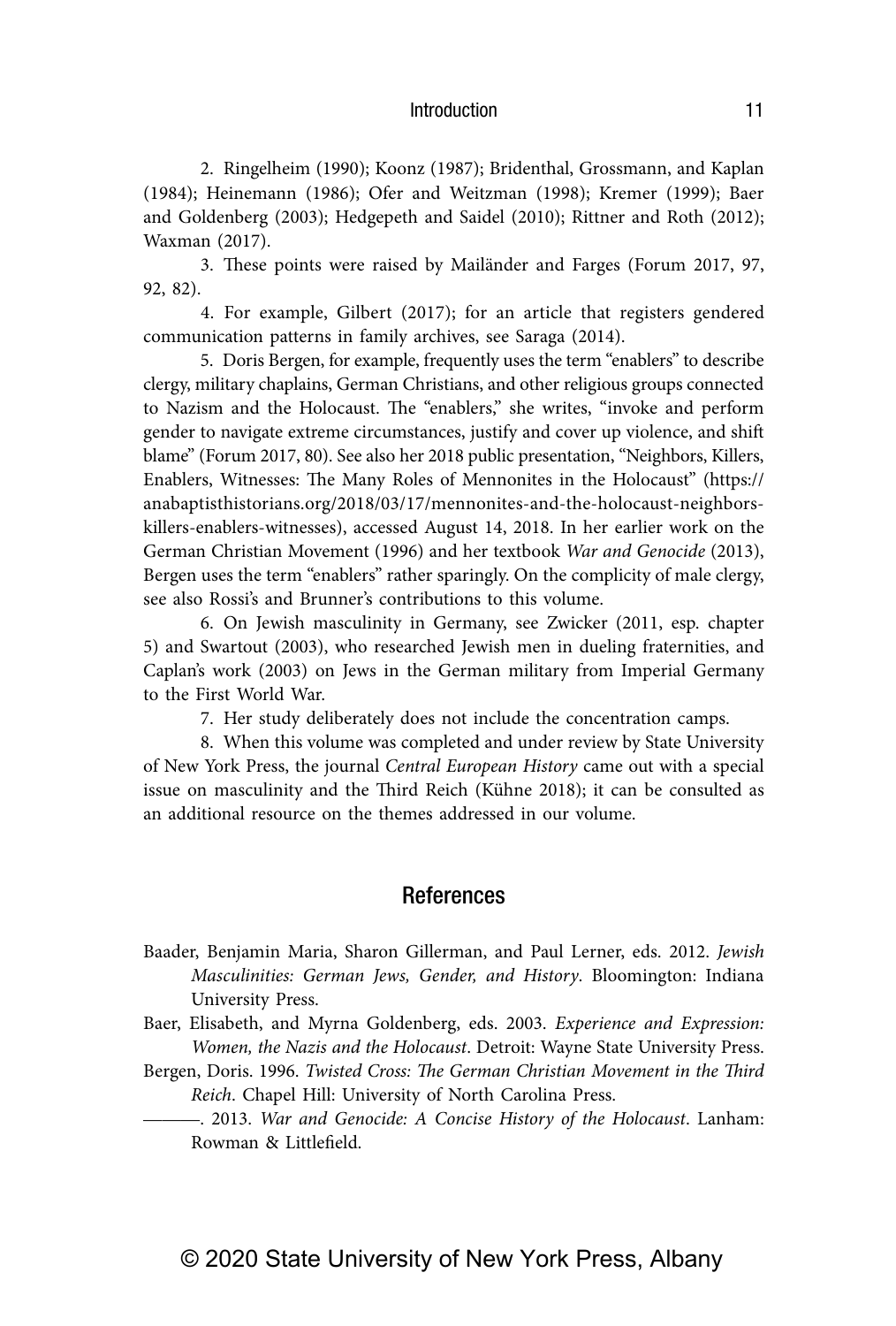- Biale, David. 1992. *Eros and the Jews: From Biblical Israel to Contemporary America*. New York: Basic Books.
- Bock, Gisela, ed. 2005. *Genozid und Geschlecht: Jüdische Frauen im nationalsozialistischen Lagersystem*. Frankfurt: Campus.
- Boyarin, Daniel. 1997. *Unheroic Conduct: The Rise of Heterosexuality and the Invention of the Jewish Man*. Berkeley: University of California Press.
- Breines, Paul. 1990. *Tough Jews: Political Fantasies and the Moral Dilemma of American Jewry*. New York: Basic Books.
- Bridenthal, Renate, Atina Grossmann, and Marian Kaplan, eds. 1984. *When Biology Became Destiny: Women in Weimar and Nazi Germany*. New York: Monthly Review Press.
- Brod, Harry, and R. Shawn Israel Zevit, eds. 2010. *Brother Keepers: New Perspectives on Jewish Masculinity*. Harriman, TN: Men's Studies Press.
- Caplan, Gregory. 2003. "Germanising the Jewish Male: Military Masculinity as the Last Stage of Acculturation." In *Towards Normality? Acculturation and Modern German Jewry*, ed. Rainer Liedtke and David Rechter, 159–184. Tübingen: Mohr Siebeck.
- Caplan, Jane. 2012. "Gender and the Concentration Camps." In *Concentration Camps in Nazi Germany: The New Histories*, ed. Jane Caplan and Nikolaus Wachsmann, 82–107. New York: Routledge.
- Carey, Maddy. 2017. *Jewish Masculinities in the Holocaust: Between Destruction and Construction*. London: Bloomsbury Academic.
- Carney, Amy. 2018. *Marriage and Fatherhood in the Nazi SS*. Toronto: University of Toronto Press.
- Koonz, Claudia. 1987. *Mothers in the Fatherland: Women, the Family, and Nazi Politics*. New York: St. Martin's Press.
- Forum: Holocaust and the History of Gender and Sexuality. 2017. With panelists Anna Hájková, Elissa Mailänder, Doris Bergen, Atina Grossman, and Patrick Farges. *German History* 36, no. 1: 78–100.
- Geller, Jay. 2011. *The Other Jewish Question: Identifying the Jew and Making Sense of Modernity*. New York: Fordham University Press.
- Gilbert, Shirli. 2017. *From Things Lost: Forgotten Letters and the Legacy of the Holocaust*. Detroit: Wayne State University Press.
- Gilman, Sander. 1991. *The Jew's Body*. New York: Routledge.
- Hakak, Yohai. 2012. *Young Men in Israeli Haredi Education: The Scholars' Enclave in Unrest*. Leiden: Brill.
	- ———. 2016. *Haredi Masculinities between the Yeshiva, the Army, Work, and Politics*. Leiden: Brill.
- Harvey, Elizabeth. 2003. *Women and the Nazi East: Agents and Witnesses of Germanization*. New Haven: Yale University Press.
- Haynes, Stephen R. 2015. "Ordinary Masculinity: Gender Analysis and Holocaust Scholarship." In *Genocide and Gender in the Twentieth Century: A Com-*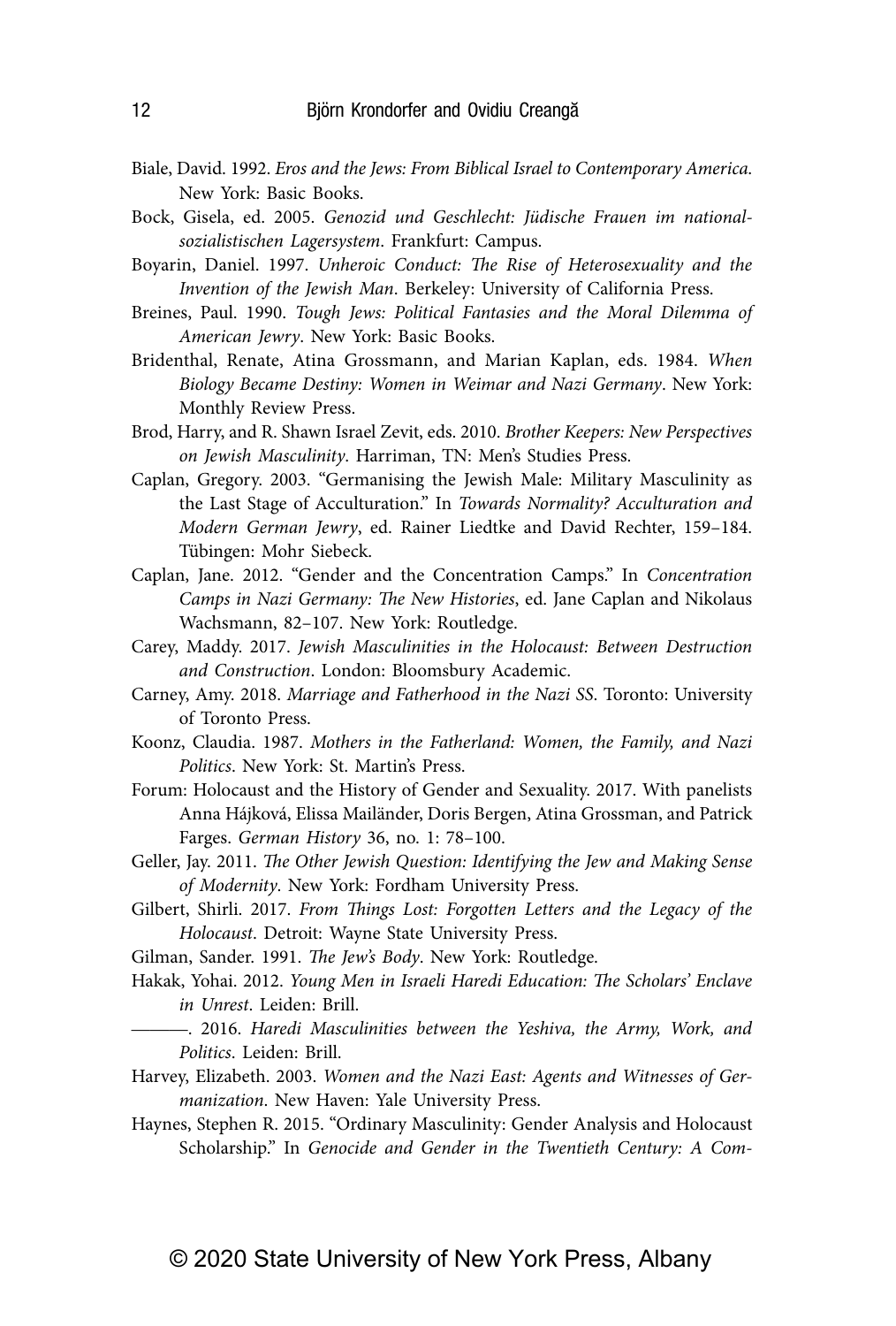*parative Survey*, edited by Amy E. Randall, 165–188. London: Bloomsbury Academic.

- Hedgepeth, Sonja, and Rochelle Saidel, eds. 2010. *Sexual Violence against Jewish Women during the Holocaust*. Hanover: University Press of New England.
- Heinemann, Marlene E. 1986. *Gender and Destiny: Women Writers and the Holocaust*. Westport, CT: Greenwood Press.
- Herzog, Dagmar. 2005. *Sex after Fascism: Memory and Morality in Twentieth-Century Germany*. Princeton: Princeton University Press.
- Jerome, Roy, ed. 2001. *Conceptions of Postwar German Masculinity*. Albany: State University of New York Press.
- Kellenbach, Katharina von. 2013. *The Mark of Cain: Guilt and Denial in the Post-War Lives of Nazi Perpetrators*. Oxford: Oxford University Press.
- Kremer, Lillian S. 1999. *Women's Holocaust Writing: Memory and Imagination*. Lincoln: University of Nebraska Press.
- Kühne, Thomas. 2017. *The Rise and Fall of Comradeship: Hitler's Soldiers, Male Bonding and Mass Violence in the Twentieth Century*. Cambridge: Cambridge University Press.
- ———, ed. 2018. "Special Issue: Masculinity and the Third Reich." *Central European History* 51, no. 3: 335–522.
- Linke, Uli. 1999. *German Bodies: Race and Representation after Hitler*. New York: Routledge.
- Lower, Wendy. 2013. *Hitler's Furies: German Women in the Nazi Killing Fields*. Boston: Houghton Mifflin.
- Mailänder, Elissa. 2015. *Female SS Guards and Workaday Violence: The Majdanek Concentration Camp, 1942–1944*. East Lansing: Michigan State University Press.
- Mosse, George. 1996. *The Image of Man: The Creation of Modern Masculinity*. New York: Oxford University Press.
- Nur, Ofer Nordheimer. 2014. *Eros and Tragedy: Jewish Male Fantasies and the Masculine Revolution of Zionism*. Boston: Academic Studies Press.
- Ofer, Dalia, and Lenore Weitzman, eds. 1998. *Women in the Holocaust*. New Haven: Yale University Press.
- Pergher, Roberta, and Mark Roseman. 2013. "The Holocaust—an Imperial Genocide?" *Dapim: Studies on the Holocaust* 27, no. 1: 42–49.
- Peskowitz, Miriam, and Laura Levitt, eds. 1997. *Judaism since Gender*. New York: Routledge.
- Pine, Lisa. 2017. *Hitler's "National Community": Society and Culture in Nazi Germany*, 2nd ed. London: Bloomsbury Academic.
- Ringelheim, Joan. 1990. "Thoughts about Women and the Holocaust." In *Thinking the Unthinkable: Meanings of the Holocaust*, edited by Roger Gottlieb, 141–149. New York: Paulist Press.
- Rittner, Carol, and John Roth, eds. 2012. *Rape: Weapon of War and Genocide*. St. Paul: Paragon House.